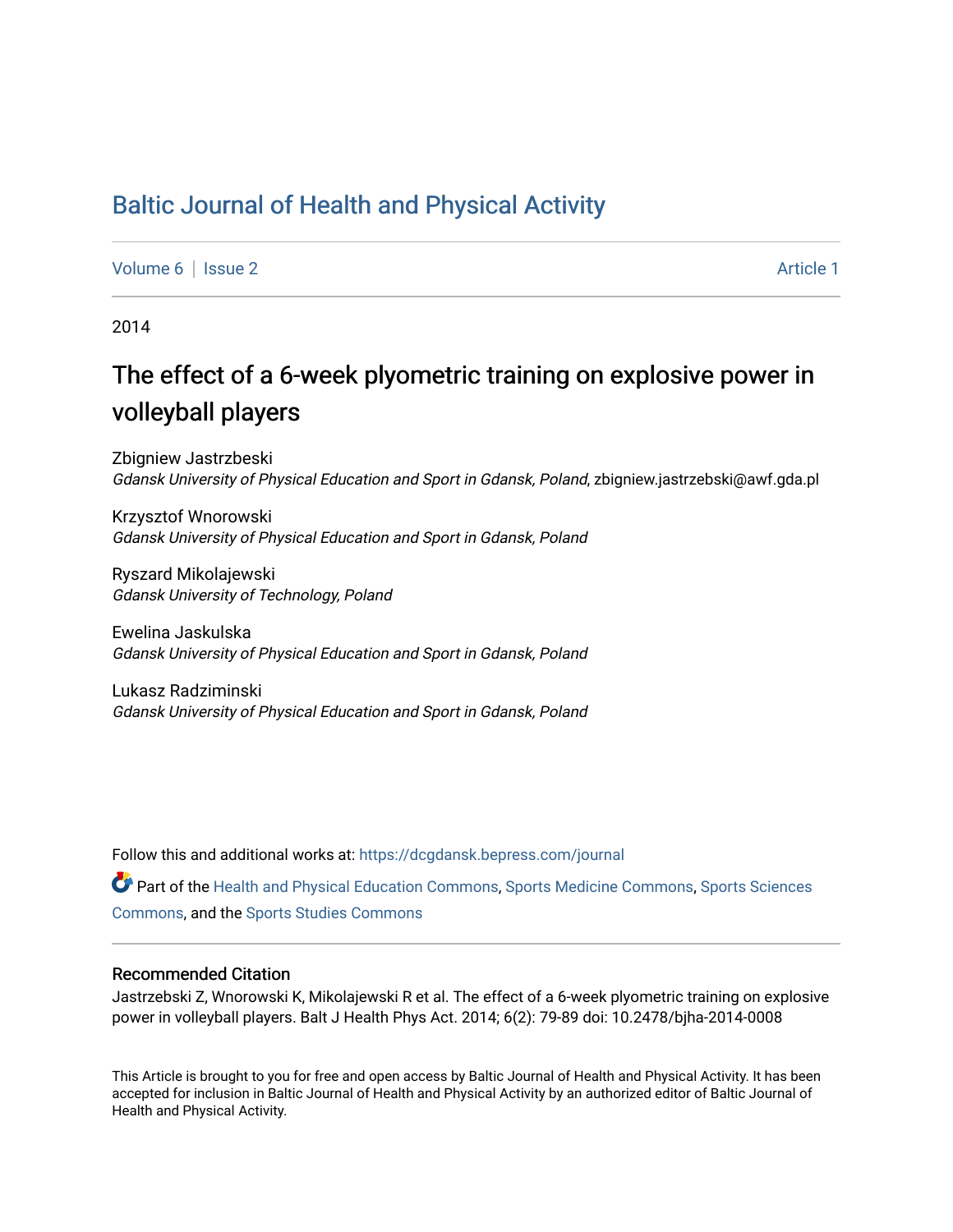

ORIGINAL ARTICLE

DOI: 10.2478/bjha-2014-0008

|                                                                                                                                                                                  | The effect of a 6-week plyometric training<br>on explosive power in volleyball players                                                                                                                                                                                                                                                                                                                                                                                                                                                                                                                                                                                                                                                                                                                                                              |
|----------------------------------------------------------------------------------------------------------------------------------------------------------------------------------|-----------------------------------------------------------------------------------------------------------------------------------------------------------------------------------------------------------------------------------------------------------------------------------------------------------------------------------------------------------------------------------------------------------------------------------------------------------------------------------------------------------------------------------------------------------------------------------------------------------------------------------------------------------------------------------------------------------------------------------------------------------------------------------------------------------------------------------------------------|
| <b>Authors' Contribution:</b><br>A - Study Design<br>B - Data Collection<br>C - Statistical Analysis<br>D - Data Interpretation                                                  | Zbigniew Jastrzebski <sup>1 ABDEG</sup> , Krzysztof Wnorowski <sup>1 AF</sup> ,<br>Ryszard Mikolajewski <sup>2 ABEF</sup> , Ewelina Jaskulska <sup>1 G</sup> ,<br>Lukasz Radziminski <sup>1 CE</sup>                                                                                                                                                                                                                                                                                                                                                                                                                                                                                                                                                                                                                                                |
| E - Manuscript Preparation<br>F - Literature Search<br>G - Funds Collection                                                                                                      | <sup>1</sup> Gdansk University of Physical Education and Sport in Gdansk, Poland<br>Gdansk University of Technology, Gdansk, Poland                                                                                                                                                                                                                                                                                                                                                                                                                                                                                                                                                                                                                                                                                                                 |
|                                                                                                                                                                                  | Key words: plyometric training, high and low-intensity, explosive power, volleyball.                                                                                                                                                                                                                                                                                                                                                                                                                                                                                                                                                                                                                                                                                                                                                                |
| <b>Background:</b><br><b>Material/Methods:</b>                                                                                                                                   | <b>Abstract</b><br>The purpose of the present study was to determine the effects of a six-week plyomet-<br>ric high and low-intensity training on the explosive power of lower limbs in volleyball<br>players.<br>The research was conducted on a sample of 30 volunteers of the Sports Club at                                                                                                                                                                                                                                                                                                                                                                                                                                                                                                                                                     |
| Results:<br><b>Conclusions:</b>                                                                                                                                                  | Gdansk University of Technology in Gdansk. Before the experiment, the players were<br>divided into two homogeneous groups. After two weeks of an introductory common<br>stage, each group followed a plyometric regime of different intensity. The results<br>showed that the high-intensity program was more efficient than the low-intensity pro-<br>gram in developing the explosive power in the volleyball players.<br>The largest significant improvement was observed for the vertical jump with arm<br>swing (11% in HIJG and 3.8% in LISG). The strongest correlations were registered for<br>the maximal power and the total mechanical work obtained in the Wingate test<br>(r=0.83), and the power of jumps during attacks and blocks (r=0.78).<br>The experiment confirmed high effectiveness of the training loads applied in the ex- |
|                                                                                                                                                                                  | periment, in particular in the high-intensity program.                                                                                                                                                                                                                                                                                                                                                                                                                                                                                                                                                                                                                                                                                                                                                                                              |
| Word count: 4,127<br>Tables: 8<br>Figures: 2<br>References: 22                                                                                                                   | Received: March 2014<br>Accepted: May 2014<br>Published: June 2014                                                                                                                                                                                                                                                                                                                                                                                                                                                                                                                                                                                                                                                                                                                                                                                  |
| <b>Corresponding author:</b><br>Prof. nadzw. dr hab. Zbigniew Jastrzebski<br>1 Kazimierza Gorskiego St., 80-336 Gdansk<br>Phone: +48 58 554 7323<br>E-mail: zb.jastrzebski@op.pl | Gdansk University of Physical Education and Sport in Gdansk                                                                                                                                                                                                                                                                                                                                                                                                                                                                                                                                                                                                                                                                                                                                                                                         |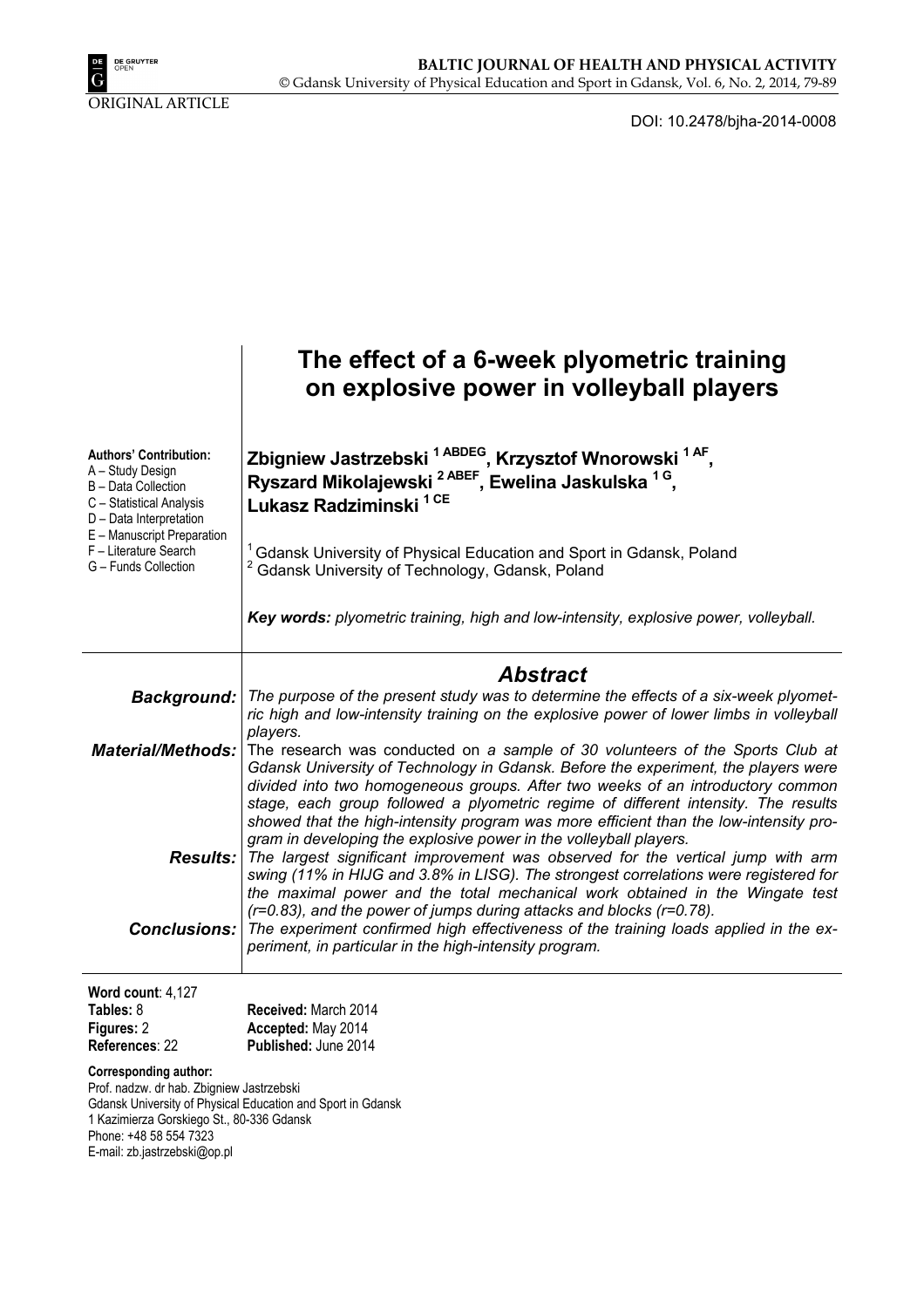### **Introduction**

The physiological character of volleyball is determined by the specific offensive and defensive performance of the players such as jumps to spike, leaps in different directions or sprints to the ball at distances up to 10 m. All these techniques require strength and speed that predominantly depend on the energy generated through anaerobic alactacid pathways. During the match, a volleyball player performs over 100 jumps in either of the four elements: attack, block, serve or playing the ball. The number of jumps differs according to the player's role and his specialization. Lobletti et al. [1] found that most jumps are performed after both feet take off and fewer after a single, right or left foot take off. However, the technique of jumping strongly depends on the rules of the game, which are often changed. Nowadays, the high-power jumps, performed especially during attacks, are most preferable. Therefore, exercises developing the ability to jump high in players (for example plyometric exercises) are the crucial element of a training program. Stiff [2] claimed that the aim of the plyometric regime is to develop the ability of the muscles to generate maximal work in the shortest possible time. This occurs as an effect of the reduction in the time required for the switch from a stretch to contraction.

According to Markovic [3], the average length of a mezocycle with plyometric training takes from 8 to 9 weeks. The analysis of the data available showed that the shortest time of such a regime was 4 weeks [4, 5], and the longest one 12 weeks [6, 7]. Volunteers of different sports were involved in the studies on the effects of plyometric training. For example, Saunders [8] confirmed the influence of the plyometric intervention on the development of motor abilities in middle- and long-distance runners. However, Cherif et al. [9] examined the effectiveness of plyometric training for handball players. Moreover, Impillizzerii et al. [10] compared the influence of such a regime performed on sand and grass on football players. Furthermore, Carter et al. [11] and Dodd et al. [12] examined baseball players and the influence of plyometric training on different groups of muscles. This influence was also found in nonprofessionals and students studied by Carlson et al. [13], McBridge et al. [14] and Macaluso et al. [15]. Considering the above, the results especially of the untrained subjects support the assumption of the effectiveness of plyometric training on the vertical jumping height [3].

It is assumed that this type of training is effective only if administered regularly from 2 to 3 times a week and combined with other training means, as part of the complex specific program. There are various methods to practice plyometric regime. Intervals are preferable for volleyball players in both intensive and extensive forms. The intensity is dependent on such factors as external resistance (sports equipment or body weight), duration of the performance, or recovery breaks between the efforts. The most preferable sports equipment used in plyometric training are barbells, hurdles or other obstacles, and flexible rubber belts. The significant element of this type of training is also the way skeletal muscles work: concentric contractions (jump up) or eccentric contraction (landing). These factors of plyometric training are very important while programming the training and decide of its effectiveness. Therefore, the purpose of the study was to identify the changes in the explosive power in volleyball players that occurred after 6-week high and lowintensity plyometrc training. Moreover, it was assumed that the high intensity training has a greater influence on the improvement in the explosive power than the low-intensity training.

### **Material and method**

The research was conducted on a sample of 20 volleyball players, all of whom were members of the AZS Sports Club of Gdansk University of Technology. The sample was divided into two homogenous groups: HIJG (High-Intensity Jumping Group) and LIJG (Low-Intensity Jumping Group). The division was based on the mean power values counted for the 10 jumps performed on a tensometric mat (Smart Jump Mat 120 x 120 cm – Fusion Sport, Cooper Plains, Australia). The results ranked the players from the best to the worst. Then the athletes from the list were allocated to either group alternately, starting from the best player. The division was conducted so that no statistically significant differences were found between the results for both groups: High-Intensity Jumping Group (HIJG 51.4±4.44 W/kg) and Low-Intensity Jumping Group (LIJG 51.4±4.24 W/kg) (Table1).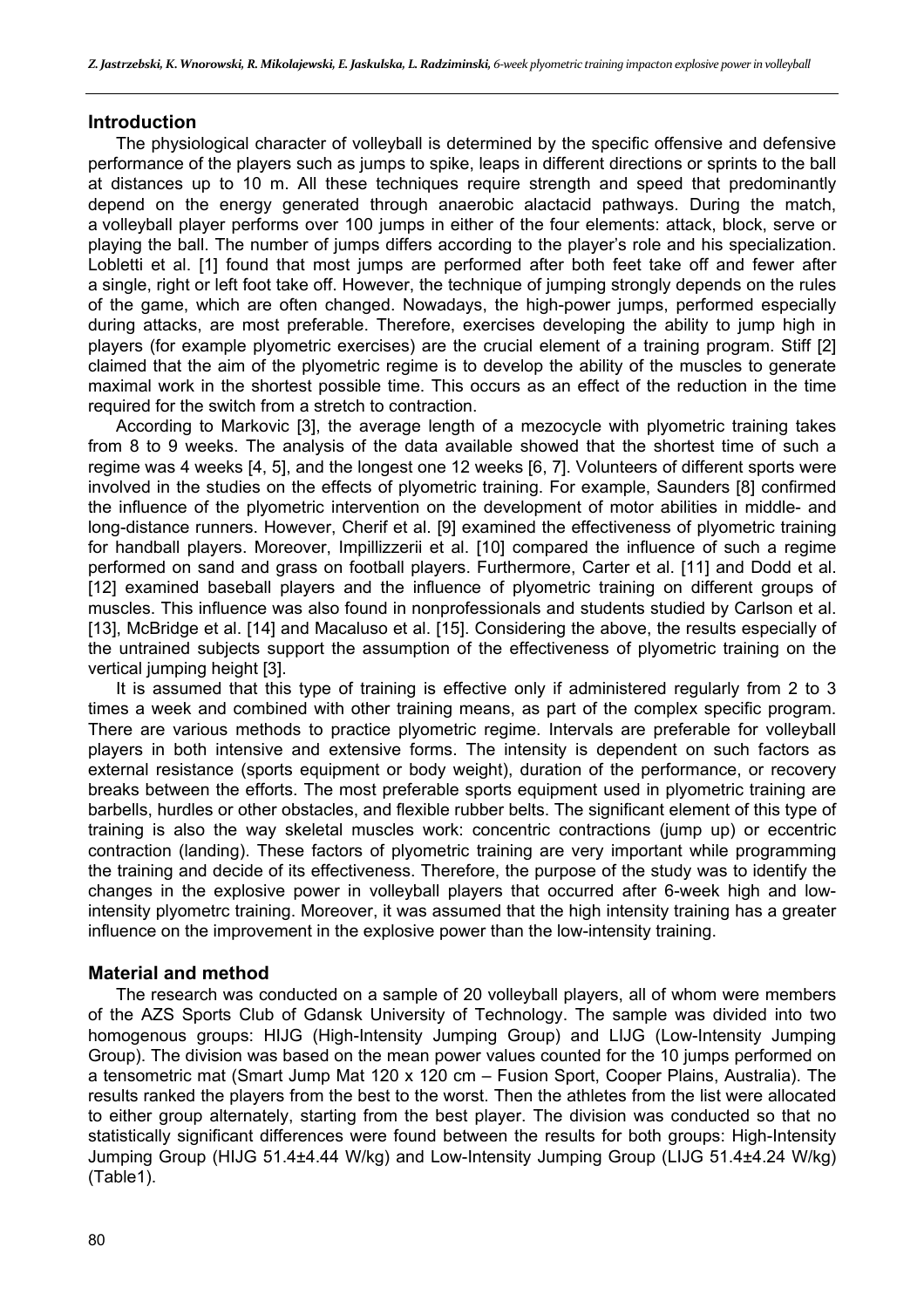| Group       | Age             | Height           | Body mass       | BMI                  | Training           |
|-------------|-----------------|------------------|-----------------|----------------------|--------------------|
|             | (years)         | (cm)             | (kg)            | (kg/m <sup>2</sup> ) | experience (years) |
| <b>HIJG</b> | $21.2 \pm 1.36$ | $187.3 \pm 5.89$ | $80.2 \pm 5.27$ | $22.9 \pm 2.09$      | $7.5 \pm 2.85$     |
| <b>LIJG</b> | $20.7 \pm 1.52$ | $189.3 \pm 5.92$ | $81.0 \pm 8.54$ | $22.6 \pm 2.31$      | $7.2 \pm 2.63$     |

Table 1. Anthropometric profiles of volleyball players (mean values with standard deviation)

Each week, the subjects participated in three training sessions, 2 hours each. Moreover, they took part in the College League tournaments. Prior to the experiment, the subjects were provided with detailed information about the research procedures and gave their written consent. The study protocols received ethical approval from the institution.

In order to prepare the subjects for the 6-week experiment that included high-intensity plyometric exercises and to prevent injuries, the players were subjected to six preparatory training sessions (initial stage). The first week of this phase included 4 sessions (Monday, Tuesday, Wednesday, and Thursday) that developed aerobic power and general fitness (drills without the external resistance). In the second week, the subjects underwent two training sessions (Monday and Tuesday) including general fitness drills and low or moderate-intensity plyometric exercises (Table 2.).

Table 2. Training loads applied during the initial stage

| <b>Drills</b>                              | Total time<br>of performance (min) |                          | Number<br>of repetitions |                      | Sum<br>(min. or rep.) |                      |
|--------------------------------------------|------------------------------------|--------------------------|--------------------------|----------------------|-----------------------|----------------------|
|                                            | 1 <sup>st</sup> week               | $2nd$ week               | 1 <sup>st</sup> week     | 2 <sup>nd</sup> week | 1 <sup>st</sup> week  | 2 <sup>nd</sup> week |
| Run at 30% [KP1]HR <sub>max</sub>          | 5                                  | 4                        |                          |                      | 5 min                 | 4 min                |
| Skip A, B, C                               |                                    | $\overline{\phantom{0}}$ | $3 \times 20$            | $3 \times 20$        | 4 min                 | 4 min                |
| Single-leg skipping on right and left leg  |                                    | $\overline{\phantom{0}}$ | $2 \times 30$            | $2 \times 20$        | 60                    | 40                   |
| Ground bounces                             |                                    |                          | 40                       | 30                   | 40                    | 30                   |
| Tip toes raises at wall bars               |                                    |                          | $2 \times 30$            | $2 \times 30$        | 60                    | 60                   |
| Run at 40 %[KP2] HR max                    | 4                                  | 2                        |                          |                      | 4 min                 | 2 min                |
| Stretching                                 | 6                                  | 6                        |                          |                      | 6 min                 | 6 min                |
| Single-leg jumps with arm swing            |                                    |                          |                          | 40                   |                       | 40                   |
| Double-legs jumps over the hurdles (0.3 m) |                                    |                          |                          | 50                   |                       | 50                   |
| Double-legs skipping the rope              |                                    | 6                        |                          |                      |                       | 6 min                |

After completing the initial phase, the players rested for two days. Then, on Thursday, the subjects performed the tests in a sports hall with a wooden surface. During the tests, the explosive power measurements were taken. The air temperature was 19˚C and the atmospheric pressure was 1010hPa. The players used standard footwear designed for volleyball practice. The tests started with 25 min of warming up: 3 min of low-intensity running (40% of  $HR_{max}$ ), 3 min of running at 60% of HR<sub>max</sub>, 3 min of static stretching, 7 min of general strength and explosive power drills (A and C skips, single-leg skips, ground bounces, jumps up with raising knees and feet), and 3 min of static stretching. This part was followed by individual practice of jumps to attack or block at the net (2 x 4 repetitions). Then the subjects marched for 1 min and performed two sprints at 10 m.

After completing the warm-up, the players were provided with detailed information on the research procedures. The tests involved explosive power measurements taken during double-leg jumps:

- from the squat starting position, with arms supported on the hips (one vertical jump)
- 3 min of break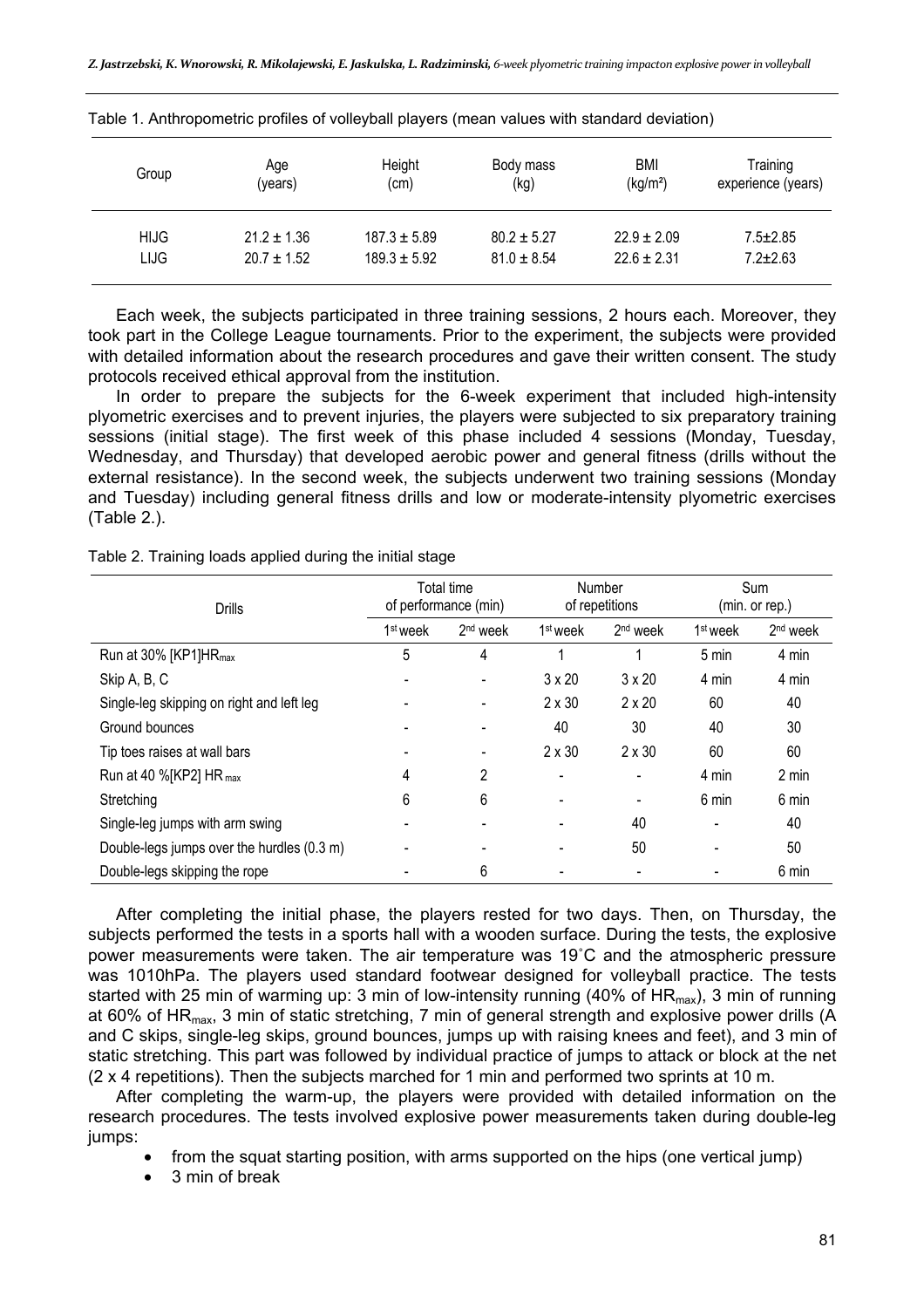- from the squat starting position with the arm swing (one vertical jump)
- 3 min of break
- a series of 10 vertical jumps with arm swing with the shortest possible time of contact of the feet with the surface.

Next, there were 15 min of rest during which the players individually performed marching and static or dynamic stretching that were followed by another course of tests. The players performed a forward leap and a jump up simulating attack (spike), and the side leap followed by the jump simulating a block at the net 243 cm high. All of the jumps were performed on a tensometric mat (Smart Jump Mat 120 x 120 cm - Fusion Sport, Cooper Plains, Australia).

After completing the explosive power tests, there was one day of recovery (Friday). Next day (on Saturday) in the morning (10:00 – 12:00 am.), the subjects performed the Wingate test in 30 s version for lower limbs on a cycloergometer (Monark Ergomedic 894 E, Monark, Sweden) [16]. After two days of recovery (on Monday), the subjects were subjected to a 6-week plyometric training program. Each week the players practiced three times, every second day (Mondays, Wednesdays, and Fridays). In order to adjust the height of the hurdles or the external resistance (barbells, dumb-bells or leg weights), the players were subdivided into groups based on the body height (above or below 188 cm) and the body mass (above or below 81 kg) (Table 3).

| Subdivision<br>of players |          | Hurdle height (cm)  |          | Bench height (cm)      |          |          |  |
|---------------------------|----------|---------------------|----------|------------------------|----------|----------|--|
| Body height (cm)          | Week 1-2 | Week 3-4            | Week 5-6 | Week 1-2               | Week 3-4 | Week 5-6 |  |
| >188                      | 76       | 76                  | 81       | 25                     | 25       | 30       |  |
| < 188                     | 71       | 71                  | 76       | 20                     | 20       | 25       |  |
|                           |          | Barbell weight (kg) |          | Dumb-bells weight (kg) |          |          |  |
| Body weight<br>(kg)       | Week 1-2 | Week 3-4            | Week 5-6 | Week 1-2               | Week 3-4 | Week 5-6 |  |
| >81                       | 20       | 20                  | 25       | 7.5                    | 7.5      | 10       |  |
| < 81                      | 25       | 25                  | 30       | 5                      | 5        | 7.5      |  |

Table 3. Parameters of the tools used for plyometric training for each set of volleyball players

The high-intensity training program for HIJG differed from the low-intensity program, in particular in the type of exercises and the manner they were performed. For example, the HIJG used barbells and hurdles that forced the athletes to generate larger explosive power. The LIJG performed the exercises during which they had to overcome the resistance of their own bodies or the leg weights or dumb-bells that had the lighter absolute weight (Tables 5 and 6). Hurdle jumps and drops from the gymnastic box were performed on hard mattresses. No injuries occurred to the subjects during the experiment.

The intensity of the exercise can be expressed as a metabolic index (the heart rate or lactate concentration in the blood) or the power counted as the work volume generated in the time unit.

Analyzing plyometric exercises performed for sport, it is extremely difficult or even impossible to determine the time of the performance without the use of a tensometric mat. This device can register the time of a separate stage of a jump, for example the action in the air. Therefore, in this study the volume of work performed by volleyball players (Table 4) during plyometric exercises (Tables 4 and 5) was counted in order to differentiate the training loads for the HIJG and LIJG. The analysis showed that the total work rate for the volleyball players from the HIJG in 1-2 weeks exceeded the value for the LIJG by 66%. Then, in weeks 3 and 4, these values increased by 14% for both groups (178 single or double-legs jumps). However, the intensity for the LIJG decreased by 11% (as leaps were excluded from the program), and for the HIJG increased by 13.5% (the number of repetitions of jumps increased by 22). During the next two weeks (the 5th and 6th), the training loads increased in both groups: by 28.5% for the HIJG in comparison to the first two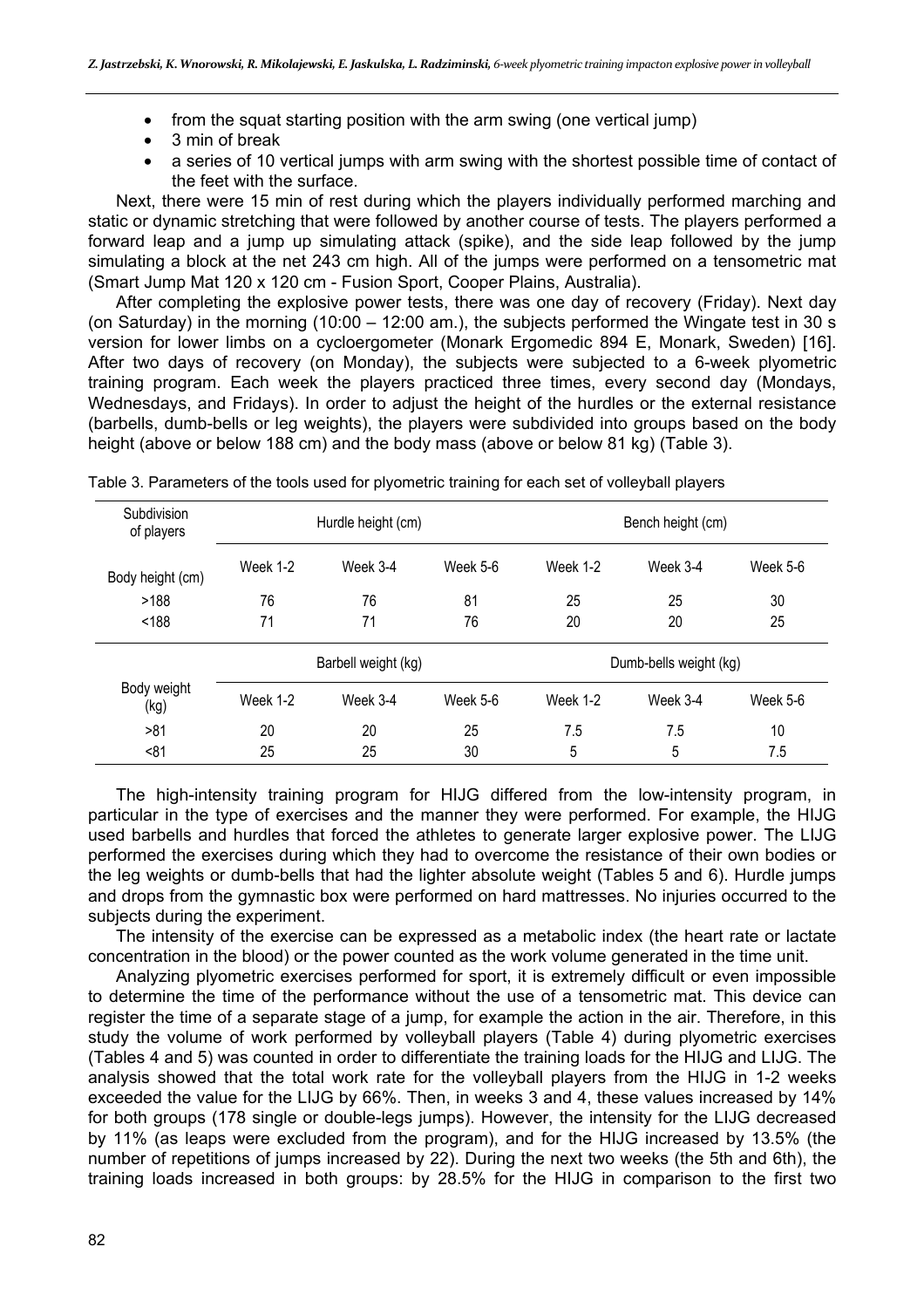weeks, and by 13.6% for the LIJG. The comparison of the training load values for both groups revealed that the workload for the HIJG was higher than for the LIJG by 71% in the 5th and 6th week, and the difference in the total work was 107 kJ.

|  |  |  | Table 4. Total work values for the HIJG and LIJG performed during plyometric exercises |
|--|--|--|----------------------------------------------------------------------------------------|
|  |  |  |                                                                                        |

| Group       |         | Week   |        |
|-------------|---------|--------|--------|
|             | $1 - 2$ | $3-4$  | $5-6$  |
| <b>HISG</b> | 200 kJ  | 227 kJ | 257 kJ |
| <b>LISG</b> | 132 kJ  | 118 kJ | 150 kJ |

Table 5. High-intensity plyometric training program for the HISG

|                                                                                                 |                  |                 |                |                  | Week            |                |                  |                 |                |
|-------------------------------------------------------------------------------------------------|------------------|-----------------|----------------|------------------|-----------------|----------------|------------------|-----------------|----------------|
| Exercise<br>volume                                                                              |                  | $1-2$           |                |                  | $3-4$           |                |                  | $5-6$           |                |
| Type of<br>exercise                                                                             | rep.<br>x series | sum of<br>jumps | height<br>(cm) | rep.<br>x series | sum of<br>jumps | height<br>(cm) | rep. x<br>series | sum of<br>jumps | height<br>(cm) |
| Drop from the height                                                                            | 12x4             | 48              | 30             | 12/4             | 48              | 30             | 12/4             | 48              | 40             |
| of the platform to the<br>squat position fol-<br>lowed by a single-leg<br>maximal vertical jump |                  |                 |                |                  |                 |                |                  |                 |                |
| Double-leg jump over<br>a hurdle                                                                | 8x6              | 48              | 74             | 8/7              | 56              | 74             | 8/7              | 56              | 81             |
| Double-leg drop jump                                                                            | 8x3              | 24              | 60             | 7/4              | 28              | 60             | 7/4              | 28              | 80             |
| Double-legs drop<br>jump<br>with a barbell                                                      | 6x2              | 12              | $20*$          | 6/3              | 18              | $20*$          | 6/3              | 18              | $30**$         |
| Double-legs drop<br>jump over a hurdle                                                          | 8x3              | 24              | $40***$        | 7/4              | 28              | $40***$        | 7/4              | 28              | $50***$        |
| Total                                                                                           |                  | 156             |                |                  | 178             |                |                  | 178             |                |

*\* barbell weight in weeks 1-4: 20 kg for subjects <81 kg and 25 kg for subjects >81 kg* 

*\*\* barbell weight in weeks 5-6: 25 kg for subjects <81 kg and 30 kg for subjects >81 kg* 

*\*\*\* hurdle height: 71 cm for subjects <188 cm and 76 cm for subjects >188 cm* 

*\*\*\*\* hurdle height: 76 cm for subjects <188 cm and 81 cm for subjects >188 cm*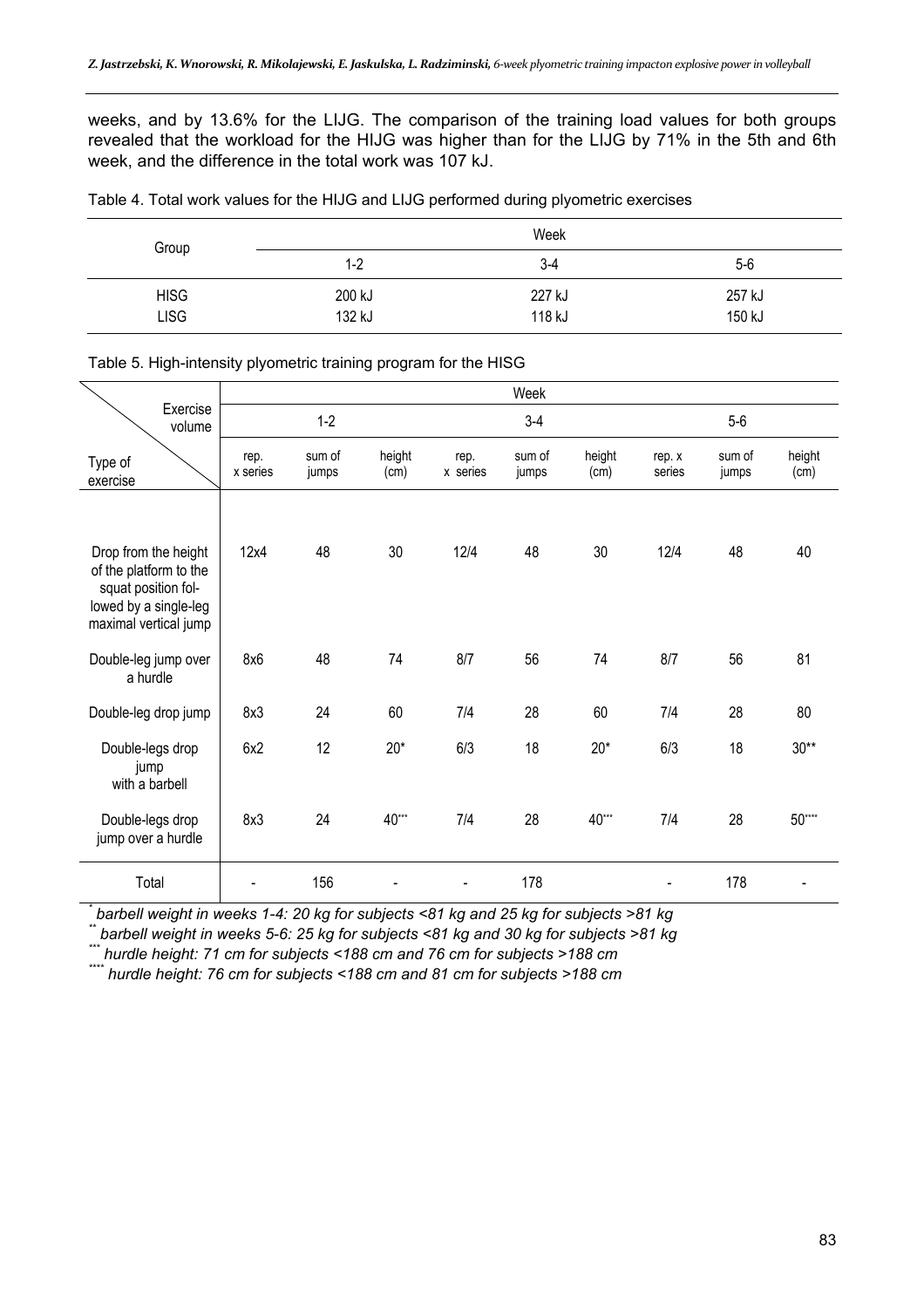|                                                                                                           |                  |                 |                |                  | Week            |                |                  |                 |                |
|-----------------------------------------------------------------------------------------------------------|------------------|-----------------|----------------|------------------|-----------------|----------------|------------------|-----------------|----------------|
| Exercise<br>volume                                                                                        |                  | $1-2$           |                |                  | $3-4$           |                |                  | $5-6$           |                |
| Type of<br>exercise                                                                                       | rep.<br>x series | sum of<br>jumps | height<br>(cm) | rep.<br>x series | sum of<br>jumps | height<br>(cm) | rep. x<br>series | sum of<br>jumps | height<br>(cm) |
| Double-legs leaps on<br>the spot                                                                          | $10 \times 2$    | 20              |                |                  |                 |                |                  |                 |                |
| Forward single-leg<br>leap                                                                                | $10 \times 4$    | 40              |                |                  |                 |                |                  |                 |                |
| Double-leg vertical<br>jump on the spot                                                                   | $10 \times 4$    | 40              | $\blacksquare$ | $12 \times 4$    | 48              | $\blacksquare$ | $12 \times 4$    | 48              |                |
| Double-leg jump over<br>a hurdle                                                                          | $10 \times 4$    | 40              | 20             | $12 \times 4$    | 48              | 20             | $12 \times 4$    | 48              | 30             |
| Squat leap<br>(frog leap)                                                                                 | $4 \times 4$     | 16              |                | 7x4              | 28              |                | $7 \times 4$     | 28              | $\star$        |
| Double-leg vertical<br>jump from the squat<br>position - squat<br>jumps                                   |                  |                 | $\blacksquare$ | 6x5              | 30              | $***$          | 6x5              | 30              | $***$          |
| Approach run fol-<br>lowed by a single-leg<br>take-off from a stable<br>platform and a verti-<br>cal jump |                  |                 |                | 6x4              | 24              | 20             | 6x4              | 24              | 30             |
| Total                                                                                                     |                  | 156             |                |                  | 178             |                |                  | 178             |                |

Table 6. High-intensity plyometric training program for the LISG

*\* exercise with leg weights 2 x 1 kg for subjects < 81 kg and 2 x 1.5 kg for subjects > 81kg* 

*\*\* exercise with the dumb-bells 5 kg for subjects < 81 kg and 7.5 kg for subjects > 81 kg* 

*\*\*\* exercise with dumb-bells with the weight increased by 2.5 kg* 

Apart from the experimental practice, the participants played three control matches (on Saturdays), that is after the first, third, and fifth week of the experiment. After completing the whole program, the athletes rested for two days (Saturday and Sunday). On the next two consecutive days they performed the following tests: the explosive power was measured on Monday and the Wingate test on Tuesday. The time of the days (9:00 – 12:00) and the sequence of the tests were identical with the initial course.

The results are presented as the mean and standard deviation ( $M \pm SD$ ). All of the statistical analyses were conducted using StatSoft, Inc. STATISTICA software version 9.0. The level of significance was set at p < 0.05. All of the data sets were assessed using the Shapiro-Wilk test for normal distributions. A two-way repeated measures ANOVA was applied to analyze the betweengroup (HIJG and LIJG) and within-group (pre- and post-training) effects. Additionally, the effect size (eta squared,  $\eta^2$ ) for analysis of variance was calculated. If interaction effects were significant, post-hoc analyses using the HSD Tukey test were applied.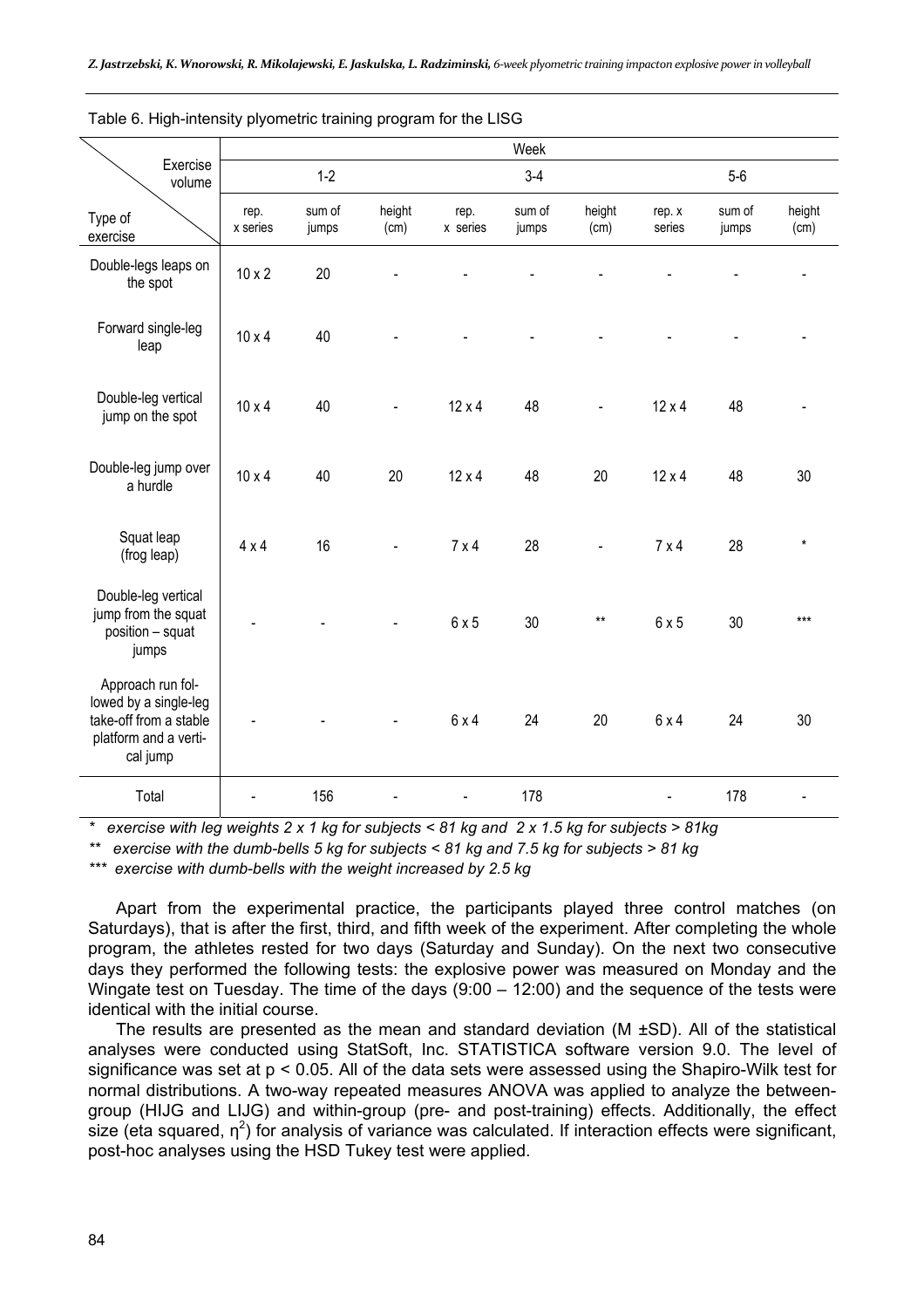# **Results**

The results of the study demonstrate that plyometric training applied to volleyball players improved their explosive power with reference to the time (all the parameters involved in the twoway analysis of variance) and also within each group (arm swing vertical jump in a one-way analysis of variance). The values for the height of the vertical jump as well as the power generated during the performance were significantly higher after the 6-week experiment. The HIJG showed considerable differences ( $p \le 0.01$ ,  $p \le 0.001$ ) in three of the five tests, and the LIJG in two tests at p ≤ 0.05. Although the program improved the players' abilities, no statistically significant differences were found in both groups for the explosive power generated during the jump to attack or block before and after the experiment (Table 7). The training programs applied to both groups during the experiment have proved to be effective in the development of the maximal power and the total work rate measured by the Wingate test; however, the HIJG showed a greater improvement (Fig. 1 and 2). The analyses of the relationships between the explosive power, the maximal power, and the total work revealed strong or extremely strong correlations between these indices (Table 8).

Table 7. Results for volleyball players of HIJG and LIJG from the explosive power tests before and after the 6-week experiment

| Test<br>Parameter     |                |                 | <b>HIJG</b>   |                 | LIJG            | Interactions         | ES           |
|-----------------------|----------------|-----------------|---------------|-----------------|-----------------|----------------------|--------------|
|                       |                | <b>PRE</b>      | <b>POST</b>   | <b>PRE</b>      | <b>POST</b>     |                      |              |
| Vertical jump         | Height<br>[cm] | 38.6±5.28       | 43.9±5.49**   | $40.5 + 4.20$   | 44.1±5.53*      | time                 | 0.45         |
| with hands on<br>hips | Power<br>[W]   | $48.8 \pm 3.87$ | $51.7 + 4.10$ | $49.6 \pm 3.89$ | $53.0 + 4.16$   | time                 | 0.29         |
| Arm swing             | Height<br>[cm] | 47.0±5.19       | 52.8±4.57***  | $50.1 + 5.29$   | $52.1 \pm 6.49$ | time<br>group x time | 0.53<br>0.15 |
| vertical jump         | Power<br>[W]   | $54.7 + 3.19$   | 59.7±3.43***  | $57.0 + 5.01$   | 58.8±5.10*      | time<br>group x time | 0.61<br>0.34 |
| 10 arm swing          | Height<br>[cm] | $41.3 \pm 6.00$ | 46.05±4.27*** | $42.2 + 5.64$   | $45.0 + 5.73$   | time                 | 0.43         |
| vertical jumps        | Power<br>[W]   | $51.0 + 4.55$   | 54.5±3.11**   | $51.6 + 4.17$   | $53.3 + 4.03$   | time                 | 0.36         |
| Jump to attack        | Height<br>[cm] | $57.7 \pm 6.36$ | $60.9 + 7.16$ | $59.0 + 4.84$   | $62.3 + 5.92$   | time                 | 0.31         |
|                       | Power<br>[W]   | $63.3 + 4.55$   | 65.9±5.83     | $64.2 + 4.51$   | $66.6 + 4.83$   | time                 | 0.30         |
| Jump to block         | Height<br>[cm] | $48.1 \pm 6.76$ | $49.7 + 5.54$ | $46.9 + 5.84$   | $49.9 + 6.13$   | time                 | 0.25         |
|                       | Power<br>[W]   | $56.3 \pm 5.06$ | $57.4 + 4.20$ | $55.5 + 4.41$   | $57.3 + 4.85$   | time                 | 0.20         |

*Differences statistically significant at \*p≤0.05, \*\*p≤0.01, \*\*\*p≤0.001*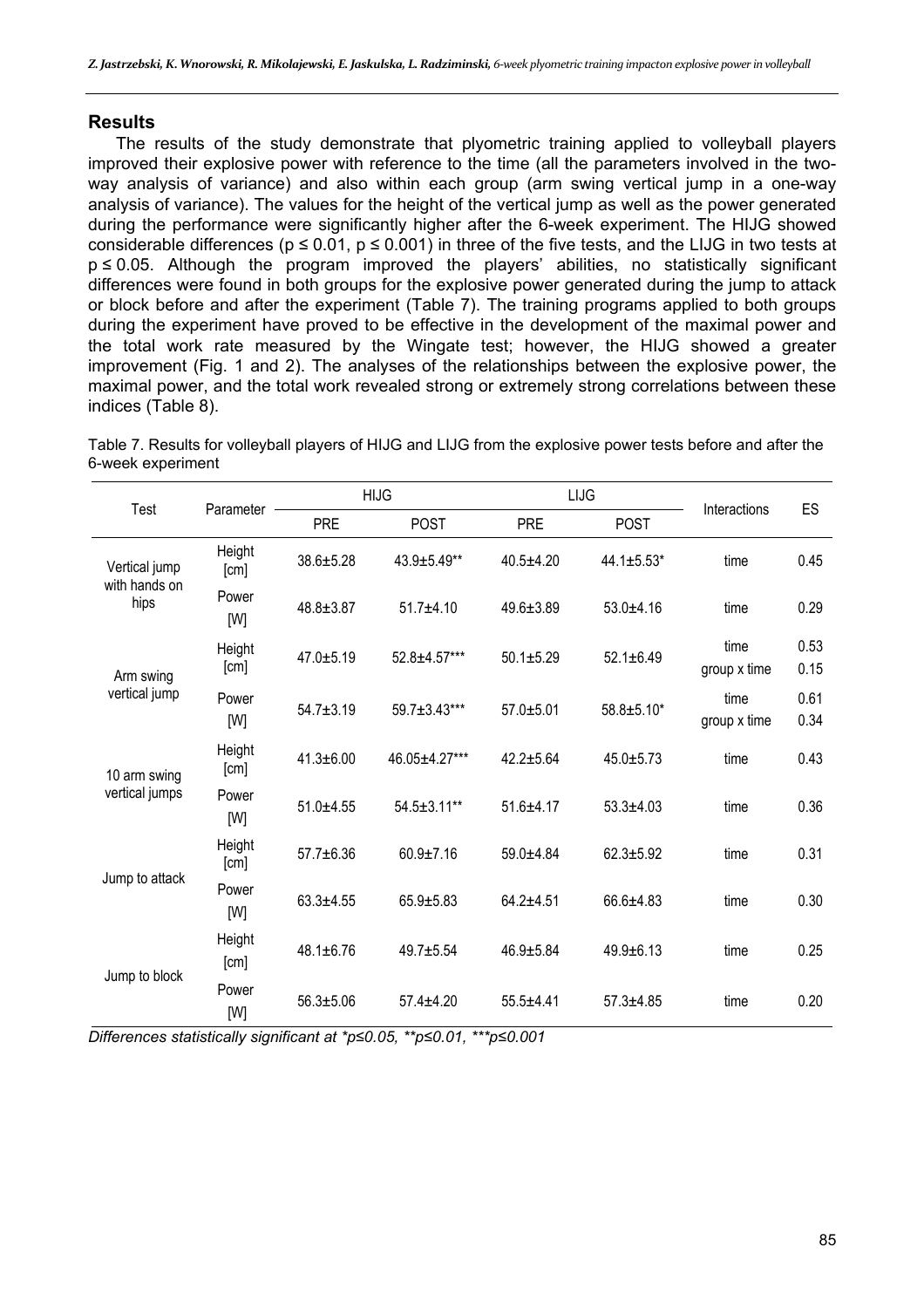

Fig. 1. Changes in the mean maximal power values in volleyball players of HIJG and LIJG before and after the 6-week experiment.



Fig. 2. Changes in the mean total work values in volleyball players of HIJG and LIJG before and after the 6-week experiment.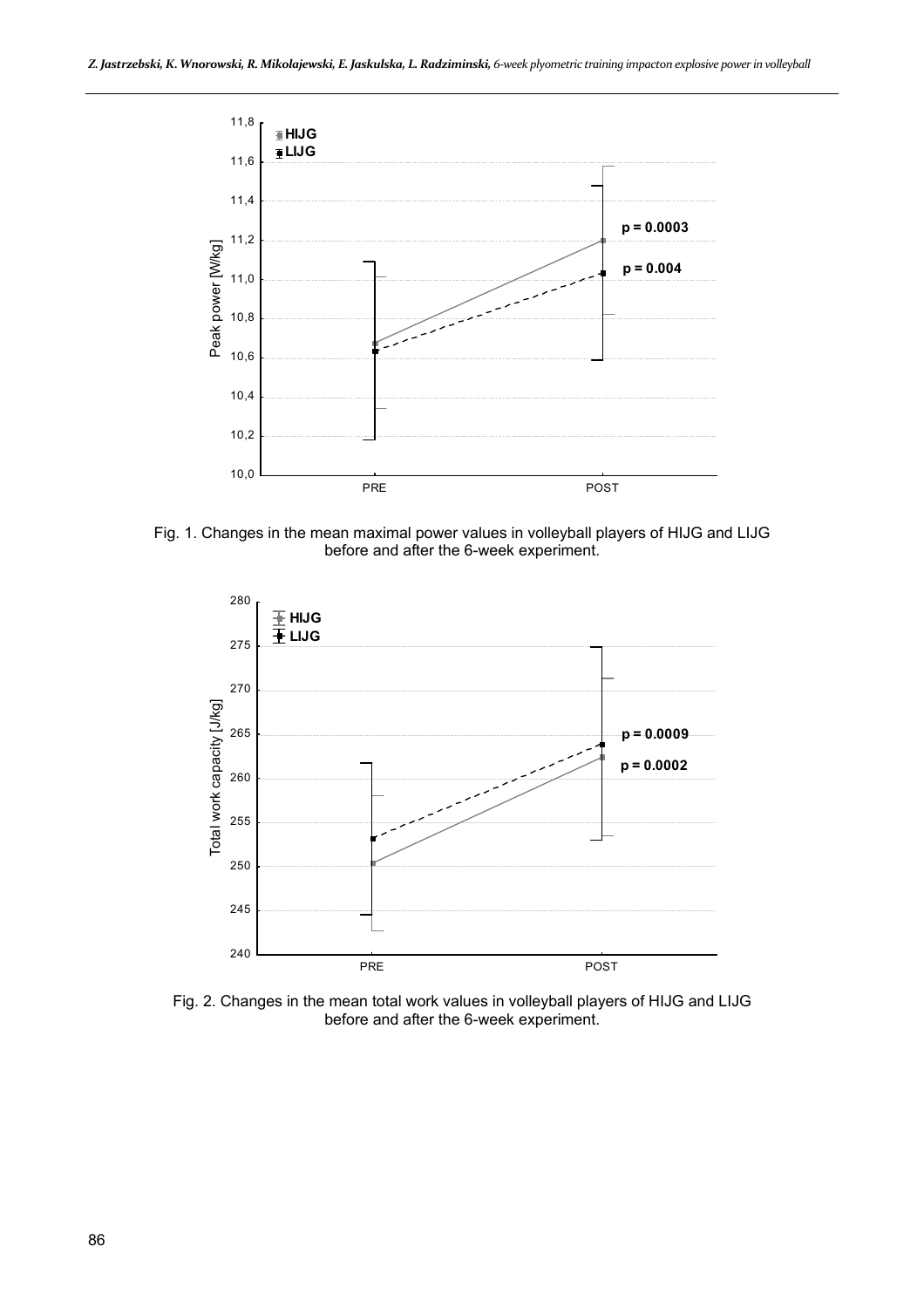Table 8. Correlations between the indices of explosive power [W] and maximal power [W/kg], and total work [J/kg] obtained during the Wingate test in volleyball players before and after the 6-week experiment

| p/r                                       | Vertical<br>jump with<br>hands on<br>hips | Arm swing<br>vertical jump | 10 arm<br>swing<br>vertical<br>jumps | Jump to<br>attack   | Jump to<br>block | W/kg         | J/kg     |
|-------------------------------------------|-------------------------------------------|----------------------------|--------------------------------------|---------------------|------------------|--------------|----------|
| Vertical<br>jump with<br>hands on<br>hips |                                           | r=.6757*                   | $r = .5205$ *                        | $r = .5500^{\circ}$ | $r = .5335$ *    | $r = 2384$   | r=.2956* |
| Arm swing<br>vertical jump                | p=.000                                    |                            | $r = .6624^*$                        | $r = 7433^*$        | $r = 6752^*$     | $r = 0.3773$ | r=.4388* |
| 10 arm<br>swing verti-<br>cal jumps       | p=.000                                    | $p = 000$                  |                                      | $r = 0.5731$        | $r = .6903^*$    | $r = 0.3805$ | r=.3988* |
| Jump to<br>attack                         | p=.000                                    | $p = 000$                  | $p = 0.000$                          |                     | r=.7776*         | r=.2955*     | r=.4892* |
| Jump to<br>block                          | p=.000                                    | $p = 000$                  | $p = 0.000$                          | p=.000              |                  | $r = 0.3515$ | r=.4617* |
| W/kg                                      | $p = 0.067$                               | $p = 0.003$                | $p = 0.003$                          | p=.022              | $p = 0.006$      |              | r=.8280* |
| J/kg                                      | $p = 0.022$                               | $p = 000$                  | $p = 0.002$                          | $p = 000$           | $p = 000$        | $p = 000$    |          |

# **Discussion**

 $\mathbf{I}$ 

The aim of the study was to identify the effectiveness of 6-week high and low-intensity plyometric training on the explosive power of the lower limbs in volleyball players. The results of the experiment validated this assumption, thus the training program that was applied in the experiment can be included in the training process of volleyball players. After completing both training programs, the subjects from both groups: the HIJG and LIJG, enhanced their jumping height while jumping with hands on hips or with arm swing, attacking or blocking. However, the HIJG showed a greater improvement. The results of the laboratory Wingate test indicated the effectiveness of the training drills. Moreover, strong correlations between the measured variables demonstrated the accuracy of the choice of the tests.

A similar experiment was conducted by Adams et al. [17], who administered 7-week plyometric training to volleyball players. The improvement in jumping height occurred in both studied groups by 3.81 cm and 10.67 cm. The results of Milic et al. [18] for volleyball players were consistent with the above. After 6-week plyometric training, the vertical jumping height increased by 3.44 cm to 5.39 cm. Similarly, Sheppard et al. [19] found the values of vertical jump for volleyball players that were enhanced by 4.3% (from 48.4 to 50.5 cm) after an even shorter, 5-week plyometric training intervention.

Our studies of volleyball players provide similar results indicating the positive effect of plyometric training, and the highest values of the vertical jumping index were found in the HIJG. The improvements by 12.1% (from 38.6 cm to 43.9 cm) and 11% (from 47.0 cm to 52.8 cm) were reported for the jumping height performed in the vertical jump with hands on hips and swing arm jump, respectively. Nevertheless, for the LIJG the increase in the results for the vertical jumping height in these trials was smaller and reached 8.2% (from 40.5 cm to 44.1 cm).

Our experimental results are consistent with those of Shepard et al. [19], who examined elite volleyball players subjected to a 5-week plyometric intervention. That study showed an improvement in the explosive power of lower limbs by 9.4% (from 46.6 W to 50.9W). The authors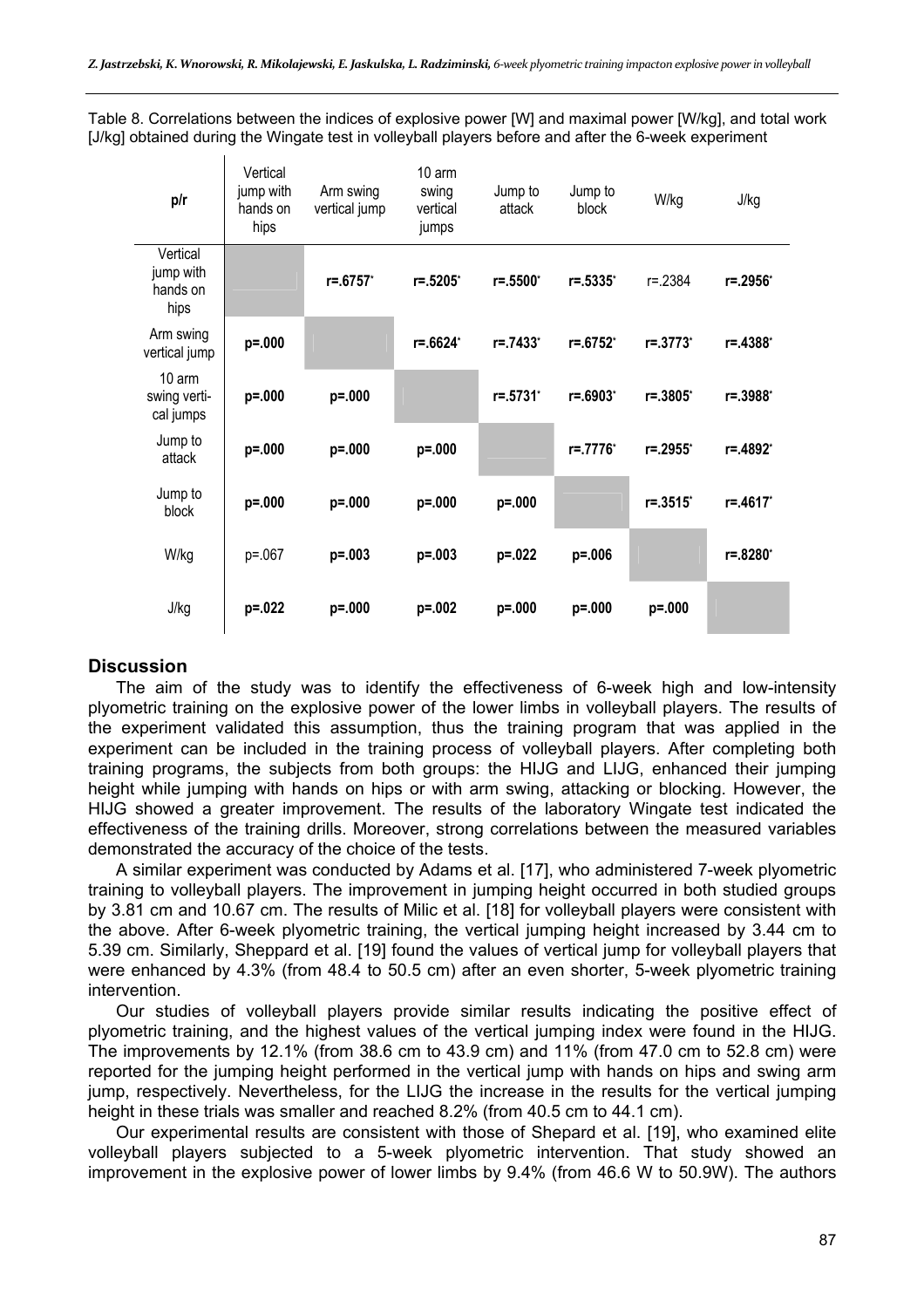reported the increase in the power values for the vertical jump with hands on hips by 5.6% (from 48.8 W to 51.7 W), and for arm swing jump by 8.4% (from 54.7 W to 59.7 W) in HIJG.

Some authors have noticed that the technique of arm swing has a beneficial influence on the vertical jumping height results, thus the jumping power. For example, Brown et al. [20] studied the effect of 5-week plyometric training in basketball players. They found that 57% of the improvement in the vertical jumping height was dependent on the technique (enhancement of arm swing coordination). The results of our study supported this conclusion, as the difference between the jumping heights with and without the arm swing was 8.7 cm. The effectiveness of the volleyball players is highly dependant on their range of action when attacking or blocking, and the key factors for this range are body structure and vertical jumping height. The results of our study confirmed the positive effect of plyometric training on the jumping height, although the observed correlations do not particularly favor high-intensity training, as players from the LIJG attained higher results for vertical jumping height and power. It might result partly from the players' stature that was higher by 2 cm in the LIJG than in the HIJG. The results of studies by Brown et al. [20] support this conclusion. The authors proved the significant role of arm swing (jumping technique, coordination) in attacking and blocking. The improvement in jumping height by 5.3% and 3.2% was observed in the current studies for attacking and blocking respectively in the HIJG and by 6.0% in the LIJG. The results of Soundara [21] were consistent with the above. The author administered a similar training regime to volleyball players and found that the 6-week plyometric intervention had a statistically significant influence on the increment in the explosive power of lower limbs thus the increase in the jumping height while attacking or blocking.

Specific tests that were used to assess the explosive power appeared to be important for the training control. However, the application of laboratory tests proved equally substantial. Kasabalis et al. [22] found a strong correlation (r = .86) between the vertical jumping height and the maximal power obtained by volleyball players of various age in the Wingate test. Similarly, the results from our study revealed significant correlations between the results of vertical jumps and W/kg or J/kg obtained in the Wingate test. However, the strongest association was found between the specific tests (Table 8).

The current results align with previous studies and support the conclusion that high and lowintensity plyometric training has a beneficial effect on the explosive power of lower limbs in volleyball players. Moreover, the assumption that the 6-week high-intensity plyometric regime develops the explosive power more effectively than the low-intensity intervention has been proved. Although this assumption seems to be obvious, our intention was to focus rather on the type of the applied training loads and the included particular exercises.

# **Conclusions**

### *Practical application*

The two types of training programs (and workloads) occurred to be effective for the development of volleyball players' performance. The proper choice of exercises for the program seems a problem for coaches as they do not fully realize the effect of the applied training means on the players. Therefore, we suggest that each coach should precisely determine the volume and intensity of the applied exercises, also involving individualization. In the present study, the training loads were determined according to the players' mass and height. Moreover, the total work rate counted for each of the groups performed throughout the experiment showed differences in the effectiveness of the programs. Because such an attitude to the training process is sparse, the experiments of this type help the coaches to understand the effect of the applied regimes on the players' performance. The training programs presented in our study can be successfully applied for both amateur and professional volleyball players because the involved plyometric exercises are standard and easy to perform in various training conditions.

### **Acknowledgements**

Scientific work financed from the budget funds for science for 2011–2014.